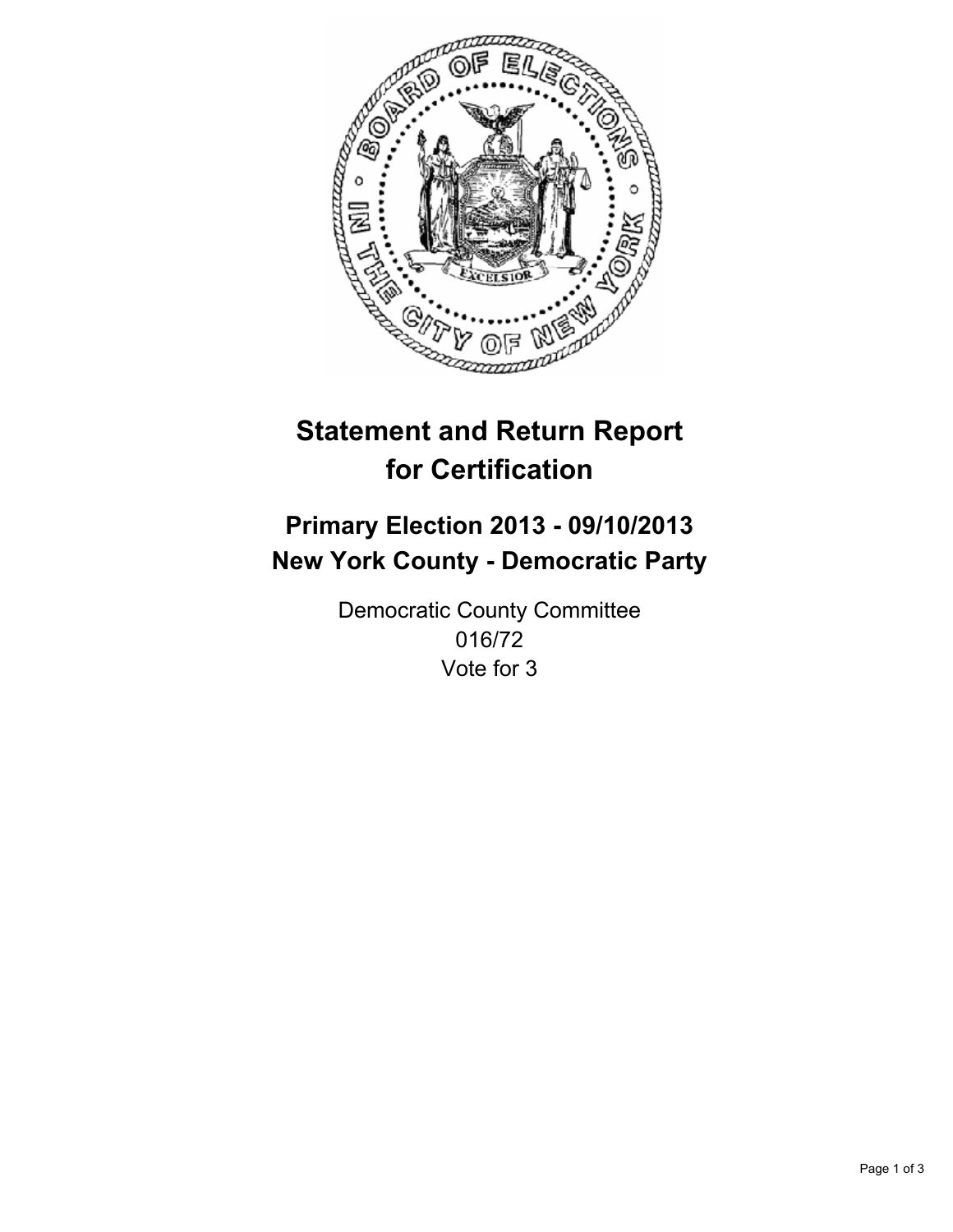

## **Assembly District 72**

| <b>EMERGENCY</b>      | 0        |
|-----------------------|----------|
| ABSENTEE/MILITARY     |          |
| <b>FEDERAL</b>        | 0        |
| SPECIAL PRESIDENTIAL  | $\Omega$ |
| <b>AFFIDAVIT</b>      |          |
| <b>RAFAEL PENA</b>    | 31       |
| <b>PAULINA TORRES</b> | 21       |
| ROSARIO RAMIREZ       | 30       |
| MIGUEL REGALADO       | 20       |
| <b>Total Votes</b>    | 102      |